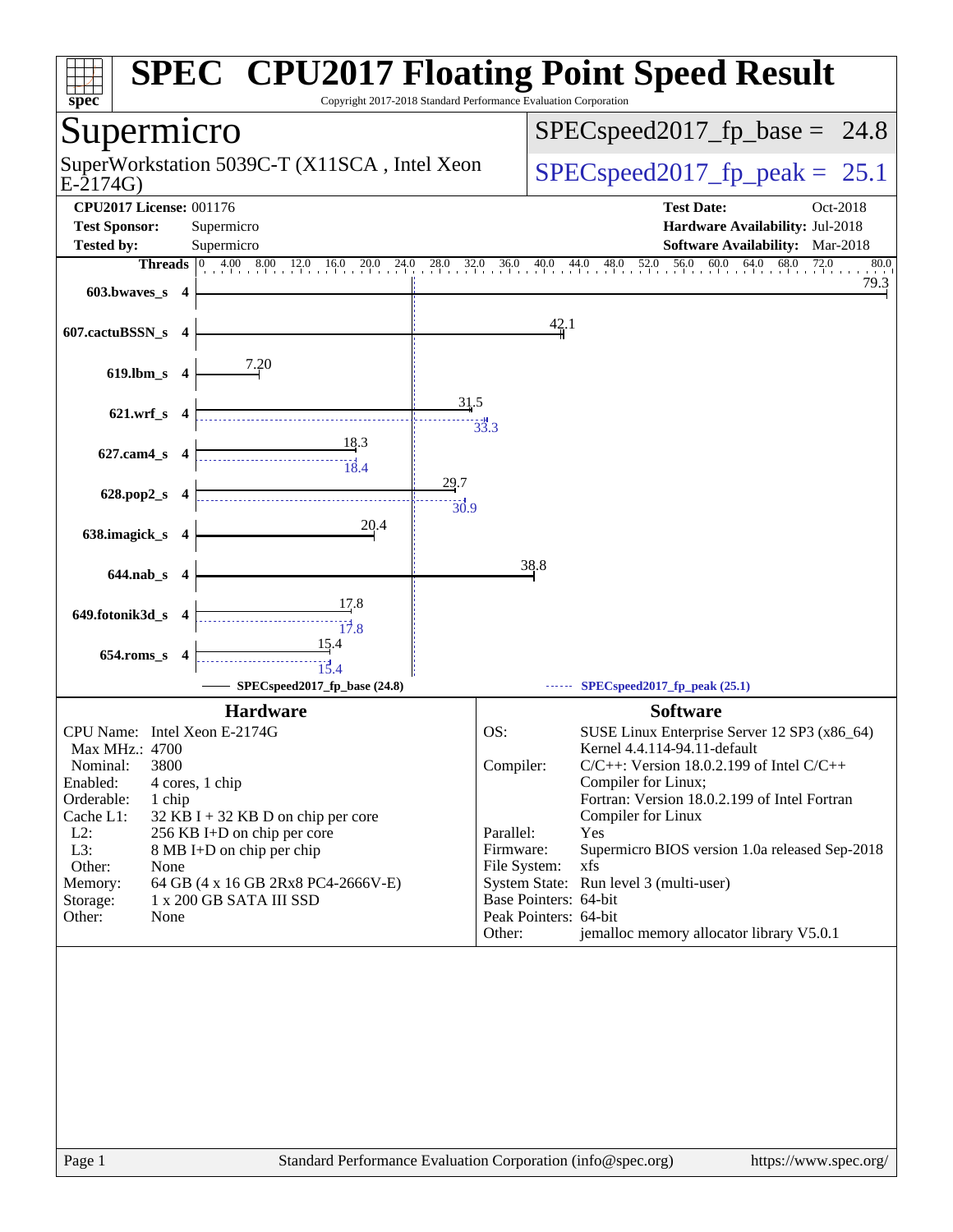

Copyright 2017-2018 Standard Performance Evaluation Corporation

#### Supermicro

E-2174G) SuperWorkstation 5039C-T (X11SCA, Intel Xeon  $\big|$  [SPECspeed2017\\_fp\\_peak =](http://www.spec.org/auto/cpu2017/Docs/result-fields.html#SPECspeed2017fppeak) 25.1

 $SPECspeed2017<sub>fp</sub> base = 24.8$ 

**[CPU2017 License:](http://www.spec.org/auto/cpu2017/Docs/result-fields.html#CPU2017License)** 001176 **[Test Date:](http://www.spec.org/auto/cpu2017/Docs/result-fields.html#TestDate)** Oct-2018 **[Test Sponsor:](http://www.spec.org/auto/cpu2017/Docs/result-fields.html#TestSponsor)** Supermicro **[Hardware Availability:](http://www.spec.org/auto/cpu2017/Docs/result-fields.html#HardwareAvailability)** Jul-2018 **[Tested by:](http://www.spec.org/auto/cpu2017/Docs/result-fields.html#Testedby)** Supermicro **[Software Availability:](http://www.spec.org/auto/cpu2017/Docs/result-fields.html#SoftwareAvailability)** Mar-2018

#### **[Results Table](http://www.spec.org/auto/cpu2017/Docs/result-fields.html#ResultsTable)**

|                                    | <b>Base</b>    |                |       |                |       |                |       | <b>Peak</b>    |                |              |                |              |                |              |
|------------------------------------|----------------|----------------|-------|----------------|-------|----------------|-------|----------------|----------------|--------------|----------------|--------------|----------------|--------------|
| <b>Benchmark</b>                   | <b>Threads</b> | <b>Seconds</b> | Ratio | <b>Seconds</b> | Ratio | <b>Seconds</b> | Ratio | <b>Threads</b> | <b>Seconds</b> | <b>Ratio</b> | <b>Seconds</b> | <b>Ratio</b> | <b>Seconds</b> | <b>Ratio</b> |
| $603.bwaves$ s                     | 4              | 744            | 79.3  | 744            | 79.3  | 744            | 79.3  | 4              | 744            | 79.3         | 744            | 79.3         | 744            | 79.3         |
| 607.cactuBSSN s                    | 4              | 395            | 42.2  | 398            | 41.8  | 396            | 42.1  | 4              | 395            | 42.2         | 398            | 41.8         | 396            | 42.1         |
| $619.1$ bm s                       | 4              | 727            | 7.20  | 728            | 7.20  | 727            | 7.21  | $\overline{4}$ | 727            | 7.20         | 728            | 7.20         | 727            | 7.21         |
| $621$ .wrf s                       | 4              | 421            | 31.4  | 419            | 31.5  | 418            | 31.6  | 4              | 397            | 33.3         | 395            | 33.5         | 400            | 33.1         |
| $627$ .cam $4 \text{ s}$           | 4              | 484            | 18.3  | <u>483</u>     | 18.3  | 482            | 18.4  | 4              | 482            | 18.4         | 482            | 18.4         | 482            | <b>18.4</b>  |
| $628.pop2_s$                       | 4              | 399            | 29.8  | 399            | 29.7  | 400            | 29.7  | 4              | 384            | 30.9         | 385            | 30.9         | 385            | 30.8         |
| 638.imagick_s                      | 4              | 707            | 20.4  | 705            | 20.5  | 706            | 20.4  | 4              | 707            | 20.4         | 705            | 20.5         | 706            | 20.4         |
| $644$ .nab s                       | 4              | 451            | 38.8  | 450            | 38.8  | 450            | 38.8  | 4              | 451            | 38.8         | 450            | 38.8         | 450            | 38.8         |
| 649.fotonik3d s                    | 4              | 513            | 17.8  | 512            | 17.8  | 511            | 17.8  | 4              | 512            | 17.8         | 511            | 17.8         | 511            | 17.8         |
| $654$ .roms s                      | 4              | 1024           | 15.4  | 1025           | 15.4  | 1025           | 15.4  | 4              | 1021           | 15.4         | 1024           | 15.4         | 1022           | <b>15.4</b>  |
| $SPEC speed2017$ fp base =<br>24.8 |                |                |       |                |       |                |       |                |                |              |                |              |                |              |

**[SPECspeed2017\\_fp\\_peak =](http://www.spec.org/auto/cpu2017/Docs/result-fields.html#SPECspeed2017fppeak) 25.1**

Results appear in the [order in which they were run.](http://www.spec.org/auto/cpu2017/Docs/result-fields.html#RunOrder) Bold underlined text [indicates a median measurement](http://www.spec.org/auto/cpu2017/Docs/result-fields.html#Median).

#### **[Operating System Notes](http://www.spec.org/auto/cpu2017/Docs/result-fields.html#OperatingSystemNotes)**

Stack size set to unlimited using "ulimit -s unlimited"

#### **[General Notes](http://www.spec.org/auto/cpu2017/Docs/result-fields.html#GeneralNotes)**

Environment variables set by runcpu before the start of the run: KMP\_AFFINITY = "granularity=fine,compact" LD\_LIBRARY\_PATH = "/home/cpu2017/lib/ia32:/home/cpu2017/lib/intel64:/home/cpu2017/je5.0.1-32:/home/cpu2017/je5.0.1-64" OMP\_STACKSIZE = "192M"

 Binaries compiled on a system with 1x Intel Core i7-6700K CPU + 32GB RAM memory using Redhat Enterprise Linux 7.5 Transparent Huge Pages enabled by default Prior to runcpu invocation Filesystem page cache synced and cleared with: sync; echo 3> /proc/sys/vm/drop\_caches

 Yes: The test sponsor attests, as of date of publication, that CVE-2017-5754 (Meltdown) is mitigated in the system as tested and documented. Yes: The test sponsor attests, as of date of publication, that CVE-2017-5753 (Spectre variant 1) is mitigated in the system as tested and documented. Yes: The test sponsor attests, as of date of publication, that CVE-2017-5715 (Spectre variant 2) is mitigated in the system as tested and documented. jemalloc, a general purpose malloc implementation built with the RedHat Enterprise 7.5, and the system compiler gcc 4.8.5 sources available from jemalloc.net or <https://github.com/jemalloc/jemalloc/releases>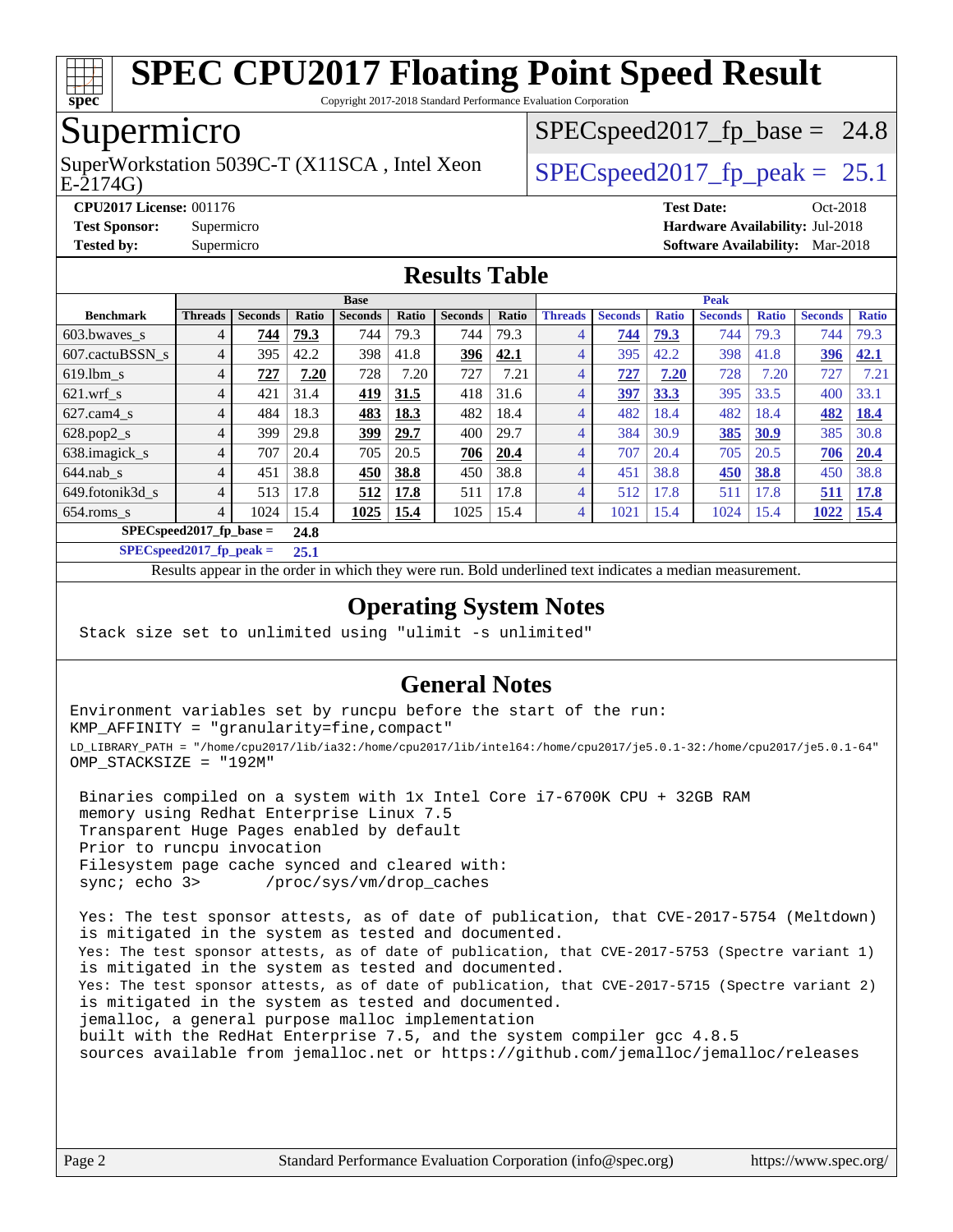

Copyright 2017-2018 Standard Performance Evaluation Corporation

#### Supermicro

E-2174G) SuperWorkstation 5039C-T (X11SCA, Intel Xeon  $\big|$  [SPECspeed2017\\_fp\\_peak =](http://www.spec.org/auto/cpu2017/Docs/result-fields.html#SPECspeed2017fppeak) 25.1

 $SPECspeed2017<sub>fp</sub> base = 24.8$ 

**[CPU2017 License:](http://www.spec.org/auto/cpu2017/Docs/result-fields.html#CPU2017License)** 001176 **[Test Date:](http://www.spec.org/auto/cpu2017/Docs/result-fields.html#TestDate)** Oct-2018 **[Test Sponsor:](http://www.spec.org/auto/cpu2017/Docs/result-fields.html#TestSponsor)** Supermicro **[Hardware Availability:](http://www.spec.org/auto/cpu2017/Docs/result-fields.html#HardwareAvailability)** Jul-2018 **[Tested by:](http://www.spec.org/auto/cpu2017/Docs/result-fields.html#Testedby)** Supermicro **[Software Availability:](http://www.spec.org/auto/cpu2017/Docs/result-fields.html#SoftwareAvailability)** Mar-2018

#### **[Platform Notes](http://www.spec.org/auto/cpu2017/Docs/result-fields.html#PlatformNotes)**

Page 3 Standard Performance Evaluation Corporation [\(info@spec.org\)](mailto:info@spec.org) <https://www.spec.org/> BIOS Settings: Hyper-Threading = Disable Sysinfo program /home/cpu2017/bin/sysinfo Rev: r5974 of 2018-05-19 9bcde8f2999c33d61f64985e45859ea9 running on linux-65nv Wed Oct 24 19:12:45 2018 SUT (System Under Test) info as seen by some common utilities. For more information on this section, see <https://www.spec.org/cpu2017/Docs/config.html#sysinfo> From /proc/cpuinfo model name : Intel(R) Xeon(R) E-2174G CPU @ 3.80GHz 1 "physical id"s (chips) 4 "processors" cores, siblings (Caution: counting these is hw and system dependent. The following excerpts from /proc/cpuinfo might not be reliable. Use with caution.) cpu cores : 4 siblings : 4 physical 0: cores 0 1 2 3 From lscpu: Architecture: x86\_64 CPU op-mode(s): 32-bit, 64-bit Byte Order: Little Endian  $CPU(s):$  4 On-line CPU(s) list: 0-3 Thread(s) per core: 1 Core(s) per socket: 4 Socket(s): 1 NUMA node(s): 1 Vendor ID: GenuineIntel CPU family: 6 Model: 158 Model name:  $Intel(R)$  Xeon(R) E-2174G CPU @ 3.80GHz Stepping: 10 CPU MHz: 4478.193 CPU max MHz: 4700.0000 CPU min MHz: 800.0000 BogoMIPS: 7583.97 Virtualization: VT-x L1d cache: 32K L1i cache: 32K L2 cache: 256K L3 cache: 8192K NUMA node0 CPU(s): 0-3 Flags: fpu vme de pse tsc msr pae mce cx8 apic sep mtrr pge mca cmov pat pse36 clflush dts acpi mmx fxsr sse sse2 ss ht tm pbe syscall nx pdpe1gb rdtscp **(Continued on next page)**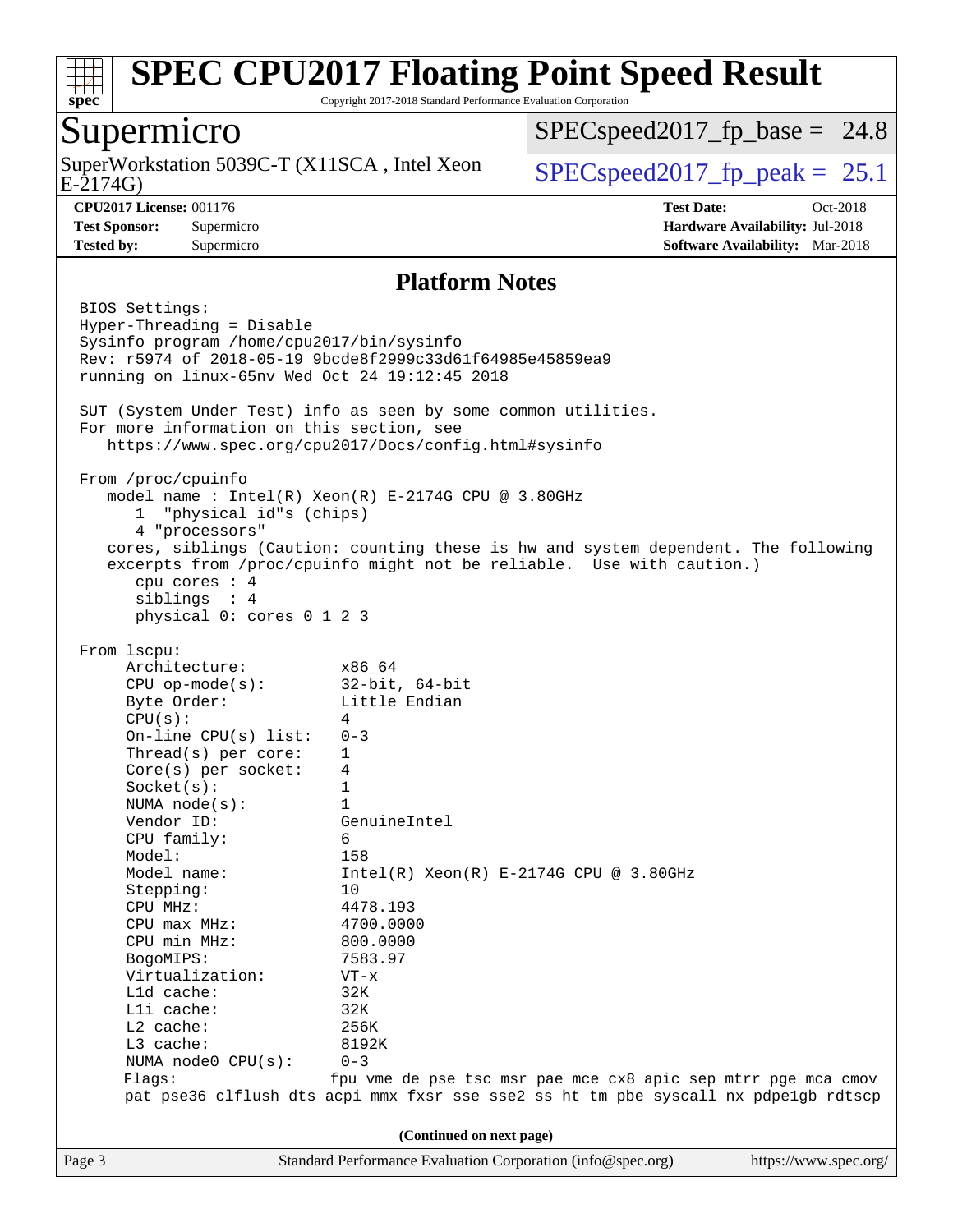

Copyright 2017-2018 Standard Performance Evaluation Corporation

#### Supermicro

E-2174G) SuperWorkstation 5039C-T (X11SCA, Intel Xeon  $\big|$  SPECspeed2017 fp\_peak = 25.1

 $SPECspeed2017<sub>fp</sub> base = 24.8$ 

**[Tested by:](http://www.spec.org/auto/cpu2017/Docs/result-fields.html#Testedby)** Supermicro **[Software Availability:](http://www.spec.org/auto/cpu2017/Docs/result-fields.html#SoftwareAvailability)** Mar-2018

**[CPU2017 License:](http://www.spec.org/auto/cpu2017/Docs/result-fields.html#CPU2017License)** 001176 **[Test Date:](http://www.spec.org/auto/cpu2017/Docs/result-fields.html#TestDate)** Oct-2018 **[Test Sponsor:](http://www.spec.org/auto/cpu2017/Docs/result-fields.html#TestSponsor)** Supermicro **[Hardware Availability:](http://www.spec.org/auto/cpu2017/Docs/result-fields.html#HardwareAvailability)** Jul-2018

#### **[Platform Notes \(Continued\)](http://www.spec.org/auto/cpu2017/Docs/result-fields.html#PlatformNotes)**

 lm constant\_tsc art arch\_perfmon pebs bts rep\_good nopl xtopology nonstop\_tsc aperfmperf eagerfpu pni pclmulqdq dtes64 monitor ds\_cpl vmx smx est tm2 ssse3 sdbg fma cx16 xtpr pdcm pcid sse4\_1 sse4\_2 x2apic movbe popcnt tsc\_deadline\_timer aes xsave avx f16c rdrand lahf\_lm abm 3dnowprefetch ida arat epb invpcid\_single pln pts dtherm hwp hwp\_notify hwp\_act\_window hwp\_epp intel\_pt rsb\_ctxsw spec\_ctrl retpoline kaiser tpr\_shadow vnmi flexpriority ept vpid fsgsbase tsc\_adjust bmi1 hle avx2 smep bmi2 erms invpcid rtm mpx rdseed adx smap clflushopt xsaveopt xsavec xgetbv1 /proc/cpuinfo cache data cache size : 8192 KB From numactl --hardware WARNING: a numactl 'node' might or might not correspond to a physical chip. available: 1 nodes (0) node 0 cpus: 0 1 2 3 node 0 size: 64284 MB node 0 free: 56904 MB node distances: node 0 0: 10 From /proc/meminfo MemTotal: 65827700 kB HugePages Total: 0 Hugepagesize: 2048 kB From /etc/\*release\* /etc/\*version\* SuSE-release: SUSE Linux Enterprise Server 12 (x86\_64) VERSION = 12 PATCHLEVEL = 3 # This file is deprecated and will be removed in a future service pack or release. # Please check /etc/os-release for details about this release. os-release: NAME="SLES" VERSION="12-SP3" VERSION\_ID="12.3" PRETTY\_NAME="SUSE Linux Enterprise Server 12 SP3" ID="sles" ANSI\_COLOR="0;32" CPE\_NAME="cpe:/o:suse:sles:12:sp3" uname -a: Linux linux-65nv 4.4.114-94.11-default #1 SMP Thu Feb 1 19:28:26 UTC 2018 (4309ff9) x86\_64 x86\_64 x86\_64 GNU/Linux Kernel self-reported vulnerability status: **(Continued on next page)**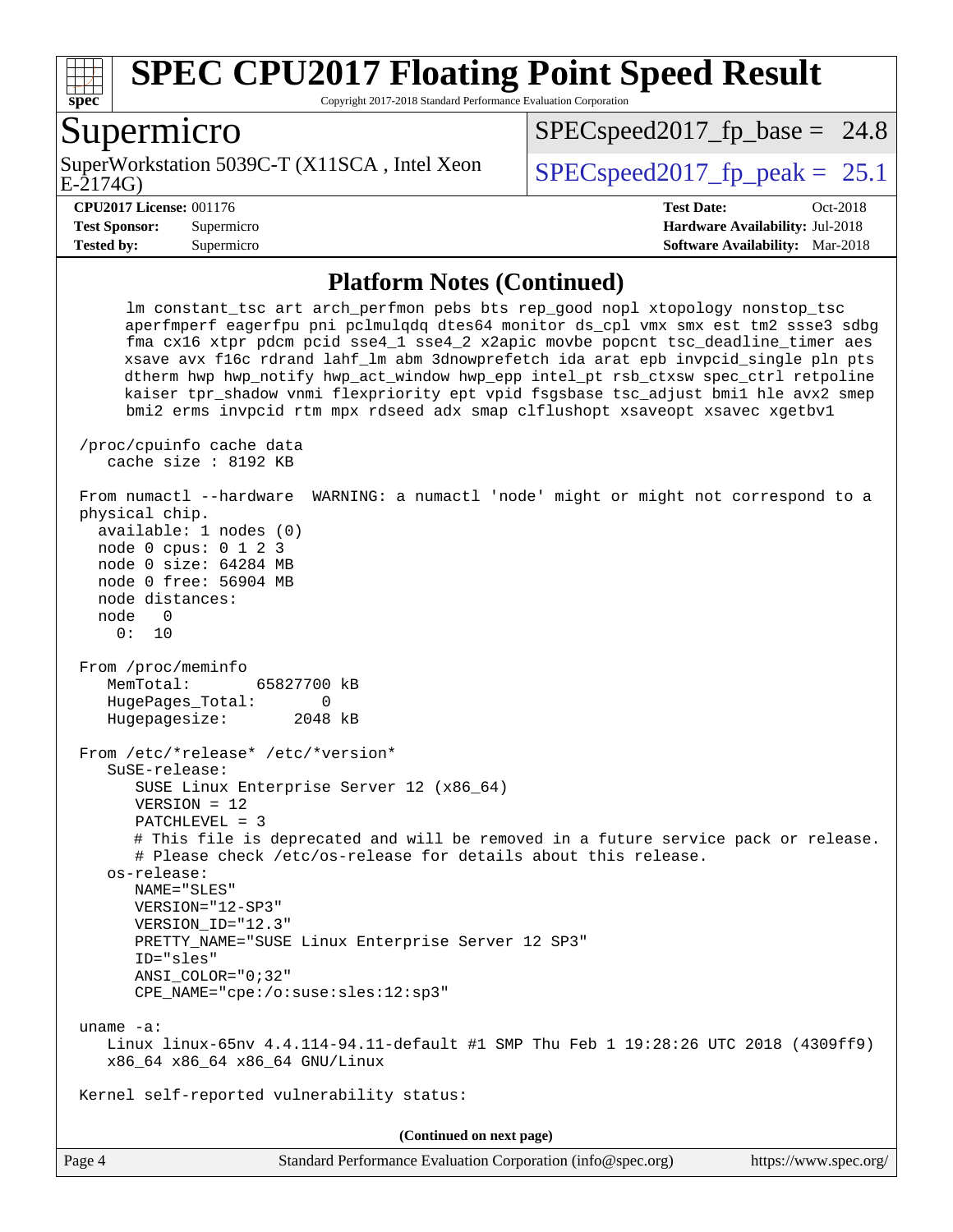

Copyright 2017-2018 Standard Performance Evaluation Corporation

#### Supermicro

SuperWorkstation 5039C-T (X11SCA, Intel Xeon<br>E-2174G)

 $SPECspeed2017_fp\_base = 24.8$ 

 $SPECspeed2017_fp\_peak = 25.1$ 

**[CPU2017 License:](http://www.spec.org/auto/cpu2017/Docs/result-fields.html#CPU2017License)** 001176 **[Test Date:](http://www.spec.org/auto/cpu2017/Docs/result-fields.html#TestDate)** Oct-2018 **[Test Sponsor:](http://www.spec.org/auto/cpu2017/Docs/result-fields.html#TestSponsor)** Supermicro **[Hardware Availability:](http://www.spec.org/auto/cpu2017/Docs/result-fields.html#HardwareAvailability)** Jul-2018 **[Tested by:](http://www.spec.org/auto/cpu2017/Docs/result-fields.html#Testedby)** Supermicro **[Software Availability:](http://www.spec.org/auto/cpu2017/Docs/result-fields.html#SoftwareAvailability)** Mar-2018

#### **[Platform Notes \(Continued\)](http://www.spec.org/auto/cpu2017/Docs/result-fields.html#PlatformNotes)**

 CVE-2017-5754 (Meltdown): Mitigation: PTI CVE-2017-5753 (Spectre variant 1): Mitigation: Barriers CVE-2017-5715 (Spectre variant 2): Mitigation: IBRS+IBPB

run-level 3 Oct 24 14:11

 SPEC is set to: /home/cpu2017 Filesystem Type Size Used Avail Use% Mounted on /dev/sda3 xfs 145G 33G 112G 23% /home

 Additional information from dmidecode follows. WARNING: Use caution when you interpret this section. The 'dmidecode' program reads system data which is "intended to allow hardware to be accurately determined", but the intent may not be met, as there are frequent changes to hardware, firmware, and the "DMTF SMBIOS" standard.

 BIOS American Megatrends Inc. 1.0a 09/27/2018 Memory:

4x Micron 18ADF2G72AZ-2G6H1R 16 GB 2 rank 2667

(End of data from sysinfo program)

#### **[Compiler Version Notes](http://www.spec.org/auto/cpu2017/Docs/result-fields.html#CompilerVersionNotes)**

| 619.1bm_s(base) 638.imagick_s(base, peak) 644.nab_s(base, peak)<br>CC                                                      |  |  |  |  |  |  |
|----------------------------------------------------------------------------------------------------------------------------|--|--|--|--|--|--|
|                                                                                                                            |  |  |  |  |  |  |
| icc (ICC) 18.0.2 20180210<br>Copyright (C) 1985-2018 Intel Corporation. All rights reserved.                               |  |  |  |  |  |  |
|                                                                                                                            |  |  |  |  |  |  |
| $CC$ 619.1bm $s$ (peak)                                                                                                    |  |  |  |  |  |  |
| icc (ICC) 18.0.2 20180210<br>Copyright (C) 1985-2018 Intel Corporation. All rights reserved.                               |  |  |  |  |  |  |
| FC 607.cactuBSSN s(base, peak)                                                                                             |  |  |  |  |  |  |
| icpc (ICC) 18.0.2 20180210<br>Copyright (C) 1985-2018 Intel Corporation. All rights reserved.<br>icc (ICC) 18.0.2 20180210 |  |  |  |  |  |  |
| Copyright (C) 1985-2018 Intel Corporation. All rights reserved.<br>ifort (IFORT) 18.0.2 20180210                           |  |  |  |  |  |  |
| Copyright (C) 1985-2018 Intel Corporation. All rights reserved.                                                            |  |  |  |  |  |  |
| (Continued on next page)                                                                                                   |  |  |  |  |  |  |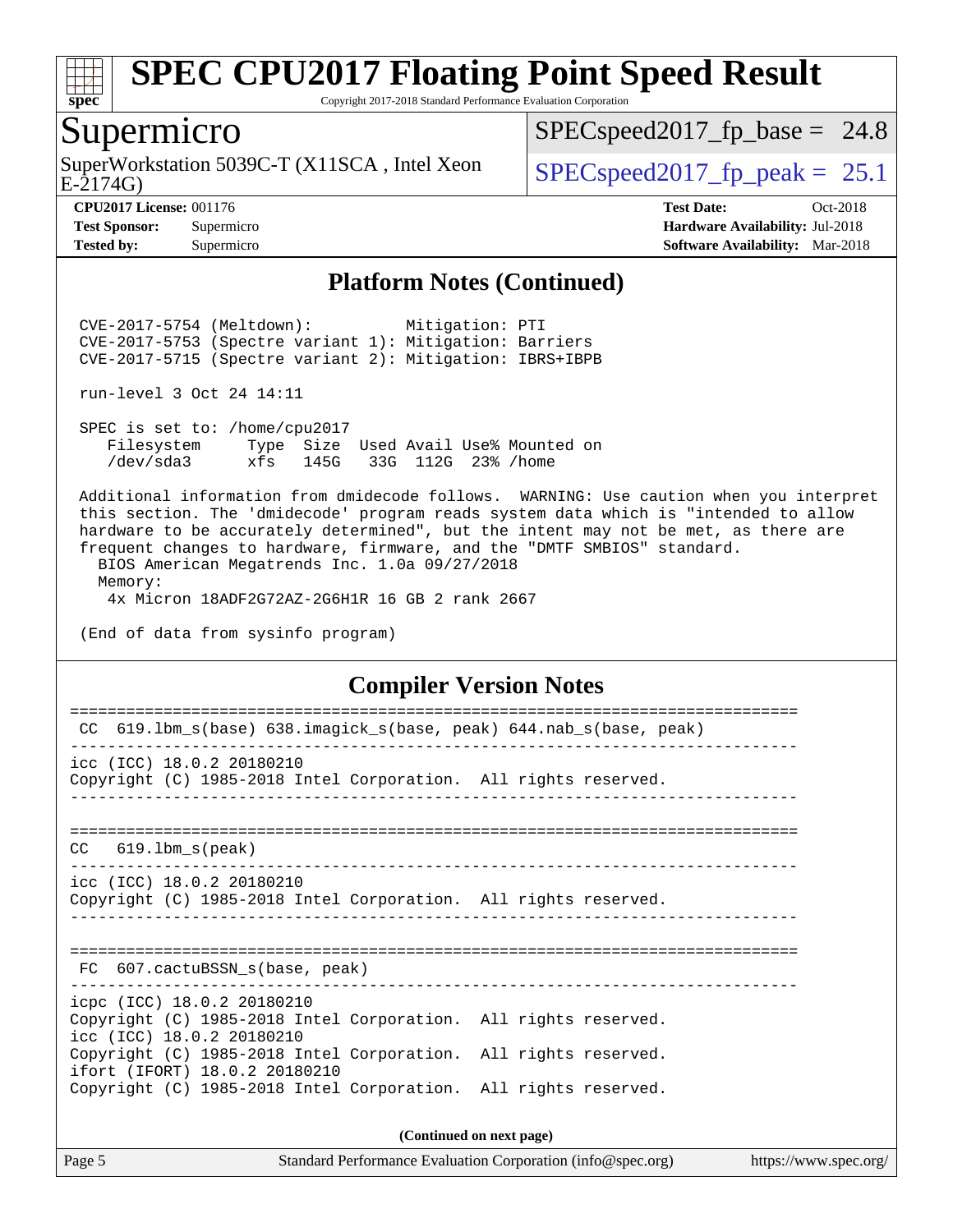

Copyright 2017-2018 Standard Performance Evaluation Corporation

#### Supermicro

E-2174G) SuperWorkstation 5039C-T (X11SCA, Intel Xeon  $\big|$  [SPECspeed2017\\_fp\\_peak =](http://www.spec.org/auto/cpu2017/Docs/result-fields.html#SPECspeed2017fppeak) 25.1

 $SPEC speed2017_fp\_base = 24.8$ 

**[CPU2017 License:](http://www.spec.org/auto/cpu2017/Docs/result-fields.html#CPU2017License)** 001176 **[Test Date:](http://www.spec.org/auto/cpu2017/Docs/result-fields.html#TestDate)** Oct-2018 **[Test Sponsor:](http://www.spec.org/auto/cpu2017/Docs/result-fields.html#TestSponsor)** Supermicro **[Hardware Availability:](http://www.spec.org/auto/cpu2017/Docs/result-fields.html#HardwareAvailability)** Jul-2018 **[Tested by:](http://www.spec.org/auto/cpu2017/Docs/result-fields.html#Testedby)** Supermicro **[Software Availability:](http://www.spec.org/auto/cpu2017/Docs/result-fields.html#SoftwareAvailability)** Mar-2018

#### **[Compiler Version Notes \(Continued\)](http://www.spec.org/auto/cpu2017/Docs/result-fields.html#CompilerVersionNotes)**

| 603.bwaves_s(base) 649.fotonik3d_s(base) 654.roms_s(base, peak)<br>FC.                                                                                                                           |  |
|--------------------------------------------------------------------------------------------------------------------------------------------------------------------------------------------------|--|
| ifort (IFORT) 18.0.2 20180210<br>Copyright (C) 1985-2018 Intel Corporation. All rights reserved.                                                                                                 |  |
| $603.bwaves$ s(peak) $649.fotonik3d$ s(peak)<br>FC.                                                                                                                                              |  |
| ifort (IFORT) 18.0.2 20180210<br>Copyright (C) 1985-2018 Intel Corporation. All rights reserved.                                                                                                 |  |
| $621.wrf_s(base)$ $627.cam4_s(base, peak)$ $628.pop2_s(base)$<br>CC.                                                                                                                             |  |
| ifort (IFORT) 18.0.2 20180210<br>Copyright (C) 1985-2018 Intel Corporation. All rights reserved.<br>icc (ICC) 18.0.2 20180210<br>Copyright (C) 1985-2018 Intel Corporation. All rights reserved. |  |
|                                                                                                                                                                                                  |  |
| $621.wrf$ s(peak) $628.pop2$ s(peak)<br>CC                                                                                                                                                       |  |
| ifort (IFORT) 18.0.2 20180210<br>Copyright (C) 1985-2018 Intel Corporation. All rights reserved.<br>icc (ICC) 18.0.2 20180210<br>Copyright (C) 1985-2018 Intel Corporation. All rights reserved. |  |
|                                                                                                                                                                                                  |  |

#### **[Base Compiler Invocation](http://www.spec.org/auto/cpu2017/Docs/result-fields.html#BaseCompilerInvocation)**

[C benchmarks](http://www.spec.org/auto/cpu2017/Docs/result-fields.html#Cbenchmarks): [icc -m64 -std=c11](http://www.spec.org/cpu2017/results/res2018q4/cpu2017-20181029-09434.flags.html#user_CCbase_intel_icc_64bit_c11_33ee0cdaae7deeeab2a9725423ba97205ce30f63b9926c2519791662299b76a0318f32ddfffdc46587804de3178b4f9328c46fa7c2b0cd779d7a61945c91cd35)

[Fortran benchmarks](http://www.spec.org/auto/cpu2017/Docs/result-fields.html#Fortranbenchmarks): [ifort -m64](http://www.spec.org/cpu2017/results/res2018q4/cpu2017-20181029-09434.flags.html#user_FCbase_intel_ifort_64bit_24f2bb282fbaeffd6157abe4f878425411749daecae9a33200eee2bee2fe76f3b89351d69a8130dd5949958ce389cf37ff59a95e7a40d588e8d3a57e0c3fd751)

[Benchmarks using both Fortran and C](http://www.spec.org/auto/cpu2017/Docs/result-fields.html#BenchmarksusingbothFortranandC): [ifort -m64](http://www.spec.org/cpu2017/results/res2018q4/cpu2017-20181029-09434.flags.html#user_CC_FCbase_intel_ifort_64bit_24f2bb282fbaeffd6157abe4f878425411749daecae9a33200eee2bee2fe76f3b89351d69a8130dd5949958ce389cf37ff59a95e7a40d588e8d3a57e0c3fd751) [icc -m64 -std=c11](http://www.spec.org/cpu2017/results/res2018q4/cpu2017-20181029-09434.flags.html#user_CC_FCbase_intel_icc_64bit_c11_33ee0cdaae7deeeab2a9725423ba97205ce30f63b9926c2519791662299b76a0318f32ddfffdc46587804de3178b4f9328c46fa7c2b0cd779d7a61945c91cd35)

**(Continued on next page)**

Page 6 Standard Performance Evaluation Corporation [\(info@spec.org\)](mailto:info@spec.org) <https://www.spec.org/>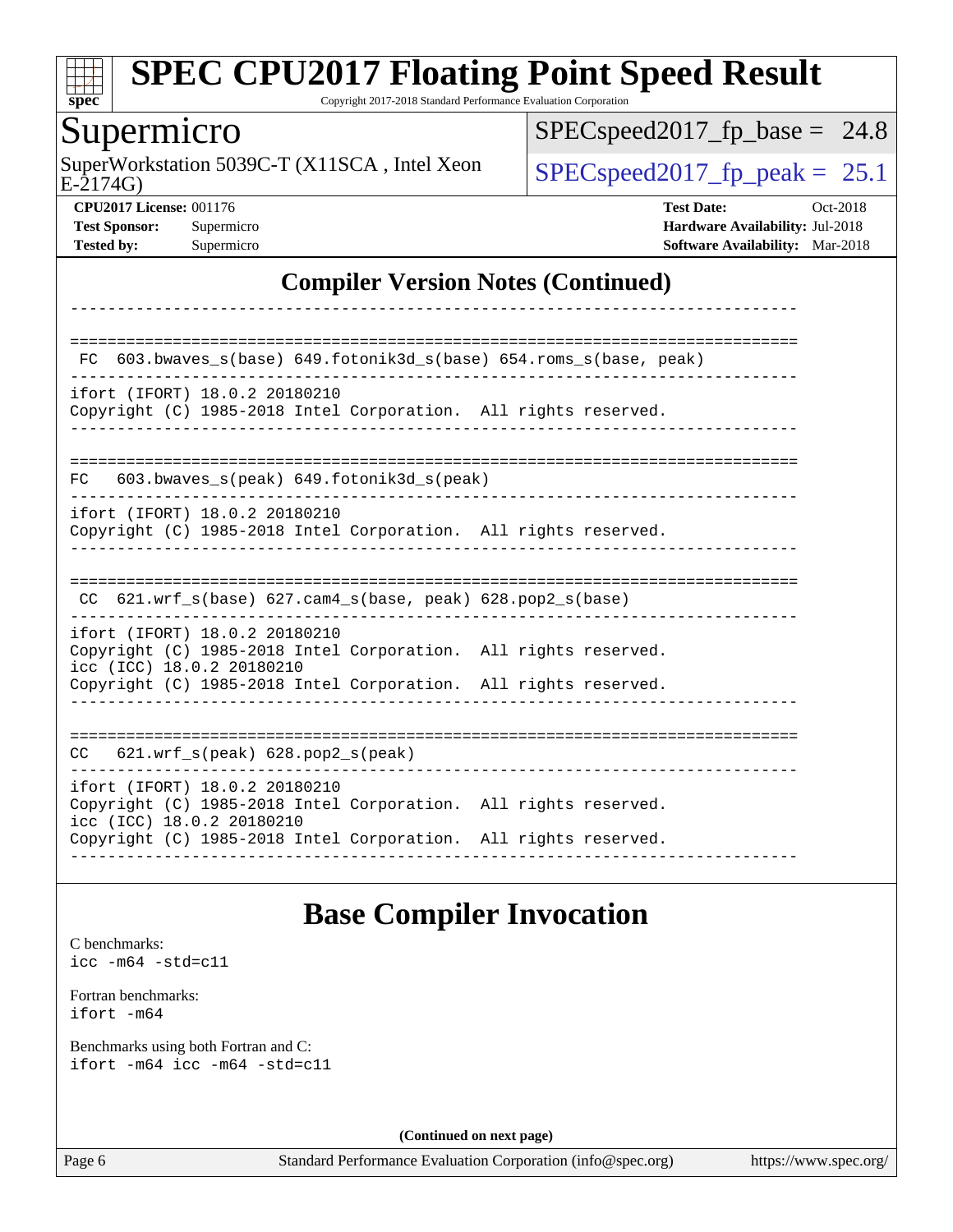

Copyright 2017-2018 Standard Performance Evaluation Corporation

#### Supermicro

SuperWorkstation 5039C-T (X11SCA, Intel Xeon  $\big|$  SPECspeed2017 fp\_peak = 25.1

 $SPECspeed2017<sub>fp</sub> base = 24.8$ 

E-2174G)

**[CPU2017 License:](http://www.spec.org/auto/cpu2017/Docs/result-fields.html#CPU2017License)** 001176 **[Test Date:](http://www.spec.org/auto/cpu2017/Docs/result-fields.html#TestDate)** Oct-2018 **[Test Sponsor:](http://www.spec.org/auto/cpu2017/Docs/result-fields.html#TestSponsor)** Supermicro **[Hardware Availability:](http://www.spec.org/auto/cpu2017/Docs/result-fields.html#HardwareAvailability)** Jul-2018 **[Tested by:](http://www.spec.org/auto/cpu2017/Docs/result-fields.html#Testedby)** Supermicro **[Software Availability:](http://www.spec.org/auto/cpu2017/Docs/result-fields.html#SoftwareAvailability)** Mar-2018

### **[Base Compiler Invocation \(Continued\)](http://www.spec.org/auto/cpu2017/Docs/result-fields.html#BaseCompilerInvocation)**

[Benchmarks using Fortran, C, and C++:](http://www.spec.org/auto/cpu2017/Docs/result-fields.html#BenchmarksusingFortranCandCXX) [icpc -m64](http://www.spec.org/cpu2017/results/res2018q4/cpu2017-20181029-09434.flags.html#user_CC_CXX_FCbase_intel_icpc_64bit_4ecb2543ae3f1412ef961e0650ca070fec7b7afdcd6ed48761b84423119d1bf6bdf5cad15b44d48e7256388bc77273b966e5eb805aefd121eb22e9299b2ec9d9) [icc -m64 -std=c11](http://www.spec.org/cpu2017/results/res2018q4/cpu2017-20181029-09434.flags.html#user_CC_CXX_FCbase_intel_icc_64bit_c11_33ee0cdaae7deeeab2a9725423ba97205ce30f63b9926c2519791662299b76a0318f32ddfffdc46587804de3178b4f9328c46fa7c2b0cd779d7a61945c91cd35) [ifort -m64](http://www.spec.org/cpu2017/results/res2018q4/cpu2017-20181029-09434.flags.html#user_CC_CXX_FCbase_intel_ifort_64bit_24f2bb282fbaeffd6157abe4f878425411749daecae9a33200eee2bee2fe76f3b89351d69a8130dd5949958ce389cf37ff59a95e7a40d588e8d3a57e0c3fd751)

**[Base Portability Flags](http://www.spec.org/auto/cpu2017/Docs/result-fields.html#BasePortabilityFlags)**

 603.bwaves\_s: [-DSPEC\\_LP64](http://www.spec.org/cpu2017/results/res2018q4/cpu2017-20181029-09434.flags.html#suite_basePORTABILITY603_bwaves_s_DSPEC_LP64) 607.cactuBSSN\_s: [-DSPEC\\_LP64](http://www.spec.org/cpu2017/results/res2018q4/cpu2017-20181029-09434.flags.html#suite_basePORTABILITY607_cactuBSSN_s_DSPEC_LP64) 619.lbm\_s: [-DSPEC\\_LP64](http://www.spec.org/cpu2017/results/res2018q4/cpu2017-20181029-09434.flags.html#suite_basePORTABILITY619_lbm_s_DSPEC_LP64) 621.wrf\_s: [-DSPEC\\_LP64](http://www.spec.org/cpu2017/results/res2018q4/cpu2017-20181029-09434.flags.html#suite_basePORTABILITY621_wrf_s_DSPEC_LP64) [-DSPEC\\_CASE\\_FLAG](http://www.spec.org/cpu2017/results/res2018q4/cpu2017-20181029-09434.flags.html#b621.wrf_s_baseCPORTABILITY_DSPEC_CASE_FLAG) [-convert big\\_endian](http://www.spec.org/cpu2017/results/res2018q4/cpu2017-20181029-09434.flags.html#user_baseFPORTABILITY621_wrf_s_convert_big_endian_c3194028bc08c63ac5d04de18c48ce6d347e4e562e8892b8bdbdc0214820426deb8554edfa529a3fb25a586e65a3d812c835984020483e7e73212c4d31a38223) 627.cam4\_s: [-DSPEC\\_LP64](http://www.spec.org/cpu2017/results/res2018q4/cpu2017-20181029-09434.flags.html#suite_basePORTABILITY627_cam4_s_DSPEC_LP64) [-DSPEC\\_CASE\\_FLAG](http://www.spec.org/cpu2017/results/res2018q4/cpu2017-20181029-09434.flags.html#b627.cam4_s_baseCPORTABILITY_DSPEC_CASE_FLAG) 628.pop2\_s: [-DSPEC\\_LP64](http://www.spec.org/cpu2017/results/res2018q4/cpu2017-20181029-09434.flags.html#suite_basePORTABILITY628_pop2_s_DSPEC_LP64) [-DSPEC\\_CASE\\_FLAG](http://www.spec.org/cpu2017/results/res2018q4/cpu2017-20181029-09434.flags.html#b628.pop2_s_baseCPORTABILITY_DSPEC_CASE_FLAG) [-convert big\\_endian](http://www.spec.org/cpu2017/results/res2018q4/cpu2017-20181029-09434.flags.html#user_baseFPORTABILITY628_pop2_s_convert_big_endian_c3194028bc08c63ac5d04de18c48ce6d347e4e562e8892b8bdbdc0214820426deb8554edfa529a3fb25a586e65a3d812c835984020483e7e73212c4d31a38223) [-assume byterecl](http://www.spec.org/cpu2017/results/res2018q4/cpu2017-20181029-09434.flags.html#user_baseFPORTABILITY628_pop2_s_assume_byterecl_7e47d18b9513cf18525430bbf0f2177aa9bf368bc7a059c09b2c06a34b53bd3447c950d3f8d6c70e3faf3a05c8557d66a5798b567902e8849adc142926523472) 638.imagick\_s: [-DSPEC\\_LP64](http://www.spec.org/cpu2017/results/res2018q4/cpu2017-20181029-09434.flags.html#suite_basePORTABILITY638_imagick_s_DSPEC_LP64) 644.nab\_s: [-DSPEC\\_LP64](http://www.spec.org/cpu2017/results/res2018q4/cpu2017-20181029-09434.flags.html#suite_basePORTABILITY644_nab_s_DSPEC_LP64) 649.fotonik3d\_s: [-DSPEC\\_LP64](http://www.spec.org/cpu2017/results/res2018q4/cpu2017-20181029-09434.flags.html#suite_basePORTABILITY649_fotonik3d_s_DSPEC_LP64) 654.roms\_s: [-DSPEC\\_LP64](http://www.spec.org/cpu2017/results/res2018q4/cpu2017-20181029-09434.flags.html#suite_basePORTABILITY654_roms_s_DSPEC_LP64)

### **[Base Optimization Flags](http://www.spec.org/auto/cpu2017/Docs/result-fields.html#BaseOptimizationFlags)**

#### [C benchmarks](http://www.spec.org/auto/cpu2017/Docs/result-fields.html#Cbenchmarks):

[-Wl,-z,muldefs](http://www.spec.org/cpu2017/results/res2018q4/cpu2017-20181029-09434.flags.html#user_CCbase_link_force_multiple1_b4cbdb97b34bdee9ceefcfe54f4c8ea74255f0b02a4b23e853cdb0e18eb4525ac79b5a88067c842dd0ee6996c24547a27a4b99331201badda8798ef8a743f577) [-xCORE-AVX2](http://www.spec.org/cpu2017/results/res2018q4/cpu2017-20181029-09434.flags.html#user_CCbase_f-xCORE-AVX2) [-ipo](http://www.spec.org/cpu2017/results/res2018q4/cpu2017-20181029-09434.flags.html#user_CCbase_f-ipo) [-O3](http://www.spec.org/cpu2017/results/res2018q4/cpu2017-20181029-09434.flags.html#user_CCbase_f-O3) [-no-prec-div](http://www.spec.org/cpu2017/results/res2018q4/cpu2017-20181029-09434.flags.html#user_CCbase_f-no-prec-div) [-qopt-prefetch](http://www.spec.org/cpu2017/results/res2018q4/cpu2017-20181029-09434.flags.html#user_CCbase_f-qopt-prefetch) [-ffinite-math-only](http://www.spec.org/cpu2017/results/res2018q4/cpu2017-20181029-09434.flags.html#user_CCbase_f_finite_math_only_cb91587bd2077682c4b38af759c288ed7c732db004271a9512da14a4f8007909a5f1427ecbf1a0fb78ff2a814402c6114ac565ca162485bbcae155b5e4258871) [-qopt-mem-layout-trans=3](http://www.spec.org/cpu2017/results/res2018q4/cpu2017-20181029-09434.flags.html#user_CCbase_f-qopt-mem-layout-trans_de80db37974c74b1f0e20d883f0b675c88c3b01e9d123adea9b28688d64333345fb62bc4a798493513fdb68f60282f9a726aa07f478b2f7113531aecce732043) [-qopenmp](http://www.spec.org/cpu2017/results/res2018q4/cpu2017-20181029-09434.flags.html#user_CCbase_qopenmp_16be0c44f24f464004c6784a7acb94aca937f053568ce72f94b139a11c7c168634a55f6653758ddd83bcf7b8463e8028bb0b48b77bcddc6b78d5d95bb1df2967) [-DSPEC\\_OPENMP](http://www.spec.org/cpu2017/results/res2018q4/cpu2017-20181029-09434.flags.html#suite_CCbase_DSPEC_OPENMP) [-L/usr/local/je5.0.1-64/lib](http://www.spec.org/cpu2017/results/res2018q4/cpu2017-20181029-09434.flags.html#user_CCbase_jemalloc_link_path64_4b10a636b7bce113509b17f3bd0d6226c5fb2346b9178c2d0232c14f04ab830f976640479e5c33dc2bcbbdad86ecfb6634cbbd4418746f06f368b512fced5394) [-ljemalloc](http://www.spec.org/cpu2017/results/res2018q4/cpu2017-20181029-09434.flags.html#user_CCbase_jemalloc_link_lib_d1249b907c500fa1c0672f44f562e3d0f79738ae9e3c4a9c376d49f265a04b9c99b167ecedbf6711b3085be911c67ff61f150a17b3472be731631ba4d0471706)

#### [Fortran benchmarks](http://www.spec.org/auto/cpu2017/Docs/result-fields.html#Fortranbenchmarks):

[-Wl,-z,muldefs](http://www.spec.org/cpu2017/results/res2018q4/cpu2017-20181029-09434.flags.html#user_FCbase_link_force_multiple1_b4cbdb97b34bdee9ceefcfe54f4c8ea74255f0b02a4b23e853cdb0e18eb4525ac79b5a88067c842dd0ee6996c24547a27a4b99331201badda8798ef8a743f577) [-DSPEC\\_OPENMP](http://www.spec.org/cpu2017/results/res2018q4/cpu2017-20181029-09434.flags.html#suite_FCbase_DSPEC_OPENMP) [-xCORE-AVX2](http://www.spec.org/cpu2017/results/res2018q4/cpu2017-20181029-09434.flags.html#user_FCbase_f-xCORE-AVX2) [-ipo](http://www.spec.org/cpu2017/results/res2018q4/cpu2017-20181029-09434.flags.html#user_FCbase_f-ipo) [-O3](http://www.spec.org/cpu2017/results/res2018q4/cpu2017-20181029-09434.flags.html#user_FCbase_f-O3) [-no-prec-div](http://www.spec.org/cpu2017/results/res2018q4/cpu2017-20181029-09434.flags.html#user_FCbase_f-no-prec-div) [-qopt-prefetch](http://www.spec.org/cpu2017/results/res2018q4/cpu2017-20181029-09434.flags.html#user_FCbase_f-qopt-prefetch) [-ffinite-math-only](http://www.spec.org/cpu2017/results/res2018q4/cpu2017-20181029-09434.flags.html#user_FCbase_f_finite_math_only_cb91587bd2077682c4b38af759c288ed7c732db004271a9512da14a4f8007909a5f1427ecbf1a0fb78ff2a814402c6114ac565ca162485bbcae155b5e4258871) [-qopt-mem-layout-trans=3](http://www.spec.org/cpu2017/results/res2018q4/cpu2017-20181029-09434.flags.html#user_FCbase_f-qopt-mem-layout-trans_de80db37974c74b1f0e20d883f0b675c88c3b01e9d123adea9b28688d64333345fb62bc4a798493513fdb68f60282f9a726aa07f478b2f7113531aecce732043) [-qopenmp](http://www.spec.org/cpu2017/results/res2018q4/cpu2017-20181029-09434.flags.html#user_FCbase_qopenmp_16be0c44f24f464004c6784a7acb94aca937f053568ce72f94b139a11c7c168634a55f6653758ddd83bcf7b8463e8028bb0b48b77bcddc6b78d5d95bb1df2967) [-nostandard-realloc-lhs](http://www.spec.org/cpu2017/results/res2018q4/cpu2017-20181029-09434.flags.html#user_FCbase_f_2003_std_realloc_82b4557e90729c0f113870c07e44d33d6f5a304b4f63d4c15d2d0f1fab99f5daaed73bdb9275d9ae411527f28b936061aa8b9c8f2d63842963b95c9dd6426b8a) [-L/usr/local/je5.0.1-64/lib](http://www.spec.org/cpu2017/results/res2018q4/cpu2017-20181029-09434.flags.html#user_FCbase_jemalloc_link_path64_4b10a636b7bce113509b17f3bd0d6226c5fb2346b9178c2d0232c14f04ab830f976640479e5c33dc2bcbbdad86ecfb6634cbbd4418746f06f368b512fced5394) [-ljemalloc](http://www.spec.org/cpu2017/results/res2018q4/cpu2017-20181029-09434.flags.html#user_FCbase_jemalloc_link_lib_d1249b907c500fa1c0672f44f562e3d0f79738ae9e3c4a9c376d49f265a04b9c99b167ecedbf6711b3085be911c67ff61f150a17b3472be731631ba4d0471706)

#### [Benchmarks using both Fortran and C](http://www.spec.org/auto/cpu2017/Docs/result-fields.html#BenchmarksusingbothFortranandC):

[-Wl,-z,muldefs](http://www.spec.org/cpu2017/results/res2018q4/cpu2017-20181029-09434.flags.html#user_CC_FCbase_link_force_multiple1_b4cbdb97b34bdee9ceefcfe54f4c8ea74255f0b02a4b23e853cdb0e18eb4525ac79b5a88067c842dd0ee6996c24547a27a4b99331201badda8798ef8a743f577) [-xCORE-AVX2](http://www.spec.org/cpu2017/results/res2018q4/cpu2017-20181029-09434.flags.html#user_CC_FCbase_f-xCORE-AVX2) [-ipo](http://www.spec.org/cpu2017/results/res2018q4/cpu2017-20181029-09434.flags.html#user_CC_FCbase_f-ipo) [-O3](http://www.spec.org/cpu2017/results/res2018q4/cpu2017-20181029-09434.flags.html#user_CC_FCbase_f-O3) [-no-prec-div](http://www.spec.org/cpu2017/results/res2018q4/cpu2017-20181029-09434.flags.html#user_CC_FCbase_f-no-prec-div) [-qopt-prefetch](http://www.spec.org/cpu2017/results/res2018q4/cpu2017-20181029-09434.flags.html#user_CC_FCbase_f-qopt-prefetch) [-ffinite-math-only](http://www.spec.org/cpu2017/results/res2018q4/cpu2017-20181029-09434.flags.html#user_CC_FCbase_f_finite_math_only_cb91587bd2077682c4b38af759c288ed7c732db004271a9512da14a4f8007909a5f1427ecbf1a0fb78ff2a814402c6114ac565ca162485bbcae155b5e4258871) [-qopt-mem-layout-trans=3](http://www.spec.org/cpu2017/results/res2018q4/cpu2017-20181029-09434.flags.html#user_CC_FCbase_f-qopt-mem-layout-trans_de80db37974c74b1f0e20d883f0b675c88c3b01e9d123adea9b28688d64333345fb62bc4a798493513fdb68f60282f9a726aa07f478b2f7113531aecce732043) [-qopenmp](http://www.spec.org/cpu2017/results/res2018q4/cpu2017-20181029-09434.flags.html#user_CC_FCbase_qopenmp_16be0c44f24f464004c6784a7acb94aca937f053568ce72f94b139a11c7c168634a55f6653758ddd83bcf7b8463e8028bb0b48b77bcddc6b78d5d95bb1df2967) [-DSPEC\\_OPENMP](http://www.spec.org/cpu2017/results/res2018q4/cpu2017-20181029-09434.flags.html#suite_CC_FCbase_DSPEC_OPENMP) [-nostandard-realloc-lhs](http://www.spec.org/cpu2017/results/res2018q4/cpu2017-20181029-09434.flags.html#user_CC_FCbase_f_2003_std_realloc_82b4557e90729c0f113870c07e44d33d6f5a304b4f63d4c15d2d0f1fab99f5daaed73bdb9275d9ae411527f28b936061aa8b9c8f2d63842963b95c9dd6426b8a) [-L/usr/local/je5.0.1-64/lib](http://www.spec.org/cpu2017/results/res2018q4/cpu2017-20181029-09434.flags.html#user_CC_FCbase_jemalloc_link_path64_4b10a636b7bce113509b17f3bd0d6226c5fb2346b9178c2d0232c14f04ab830f976640479e5c33dc2bcbbdad86ecfb6634cbbd4418746f06f368b512fced5394) [-ljemalloc](http://www.spec.org/cpu2017/results/res2018q4/cpu2017-20181029-09434.flags.html#user_CC_FCbase_jemalloc_link_lib_d1249b907c500fa1c0672f44f562e3d0f79738ae9e3c4a9c376d49f265a04b9c99b167ecedbf6711b3085be911c67ff61f150a17b3472be731631ba4d0471706)

#### [Benchmarks using Fortran, C, and C++:](http://www.spec.org/auto/cpu2017/Docs/result-fields.html#BenchmarksusingFortranCandCXX)

[-Wl,-z,muldefs](http://www.spec.org/cpu2017/results/res2018q4/cpu2017-20181029-09434.flags.html#user_CC_CXX_FCbase_link_force_multiple1_b4cbdb97b34bdee9ceefcfe54f4c8ea74255f0b02a4b23e853cdb0e18eb4525ac79b5a88067c842dd0ee6996c24547a27a4b99331201badda8798ef8a743f577) [-xCORE-AVX2](http://www.spec.org/cpu2017/results/res2018q4/cpu2017-20181029-09434.flags.html#user_CC_CXX_FCbase_f-xCORE-AVX2) [-ipo](http://www.spec.org/cpu2017/results/res2018q4/cpu2017-20181029-09434.flags.html#user_CC_CXX_FCbase_f-ipo) [-O3](http://www.spec.org/cpu2017/results/res2018q4/cpu2017-20181029-09434.flags.html#user_CC_CXX_FCbase_f-O3) [-no-prec-div](http://www.spec.org/cpu2017/results/res2018q4/cpu2017-20181029-09434.flags.html#user_CC_CXX_FCbase_f-no-prec-div) [-qopt-prefetch](http://www.spec.org/cpu2017/results/res2018q4/cpu2017-20181029-09434.flags.html#user_CC_CXX_FCbase_f-qopt-prefetch) [-ffinite-math-only](http://www.spec.org/cpu2017/results/res2018q4/cpu2017-20181029-09434.flags.html#user_CC_CXX_FCbase_f_finite_math_only_cb91587bd2077682c4b38af759c288ed7c732db004271a9512da14a4f8007909a5f1427ecbf1a0fb78ff2a814402c6114ac565ca162485bbcae155b5e4258871) [-qopt-mem-layout-trans=3](http://www.spec.org/cpu2017/results/res2018q4/cpu2017-20181029-09434.flags.html#user_CC_CXX_FCbase_f-qopt-mem-layout-trans_de80db37974c74b1f0e20d883f0b675c88c3b01e9d123adea9b28688d64333345fb62bc4a798493513fdb68f60282f9a726aa07f478b2f7113531aecce732043) [-qopenmp](http://www.spec.org/cpu2017/results/res2018q4/cpu2017-20181029-09434.flags.html#user_CC_CXX_FCbase_qopenmp_16be0c44f24f464004c6784a7acb94aca937f053568ce72f94b139a11c7c168634a55f6653758ddd83bcf7b8463e8028bb0b48b77bcddc6b78d5d95bb1df2967) [-DSPEC\\_OPENMP](http://www.spec.org/cpu2017/results/res2018q4/cpu2017-20181029-09434.flags.html#suite_CC_CXX_FCbase_DSPEC_OPENMP) [-nostandard-realloc-lhs](http://www.spec.org/cpu2017/results/res2018q4/cpu2017-20181029-09434.flags.html#user_CC_CXX_FCbase_f_2003_std_realloc_82b4557e90729c0f113870c07e44d33d6f5a304b4f63d4c15d2d0f1fab99f5daaed73bdb9275d9ae411527f28b936061aa8b9c8f2d63842963b95c9dd6426b8a) [-L/usr/local/je5.0.1-64/lib](http://www.spec.org/cpu2017/results/res2018q4/cpu2017-20181029-09434.flags.html#user_CC_CXX_FCbase_jemalloc_link_path64_4b10a636b7bce113509b17f3bd0d6226c5fb2346b9178c2d0232c14f04ab830f976640479e5c33dc2bcbbdad86ecfb6634cbbd4418746f06f368b512fced5394) [-ljemalloc](http://www.spec.org/cpu2017/results/res2018q4/cpu2017-20181029-09434.flags.html#user_CC_CXX_FCbase_jemalloc_link_lib_d1249b907c500fa1c0672f44f562e3d0f79738ae9e3c4a9c376d49f265a04b9c99b167ecedbf6711b3085be911c67ff61f150a17b3472be731631ba4d0471706)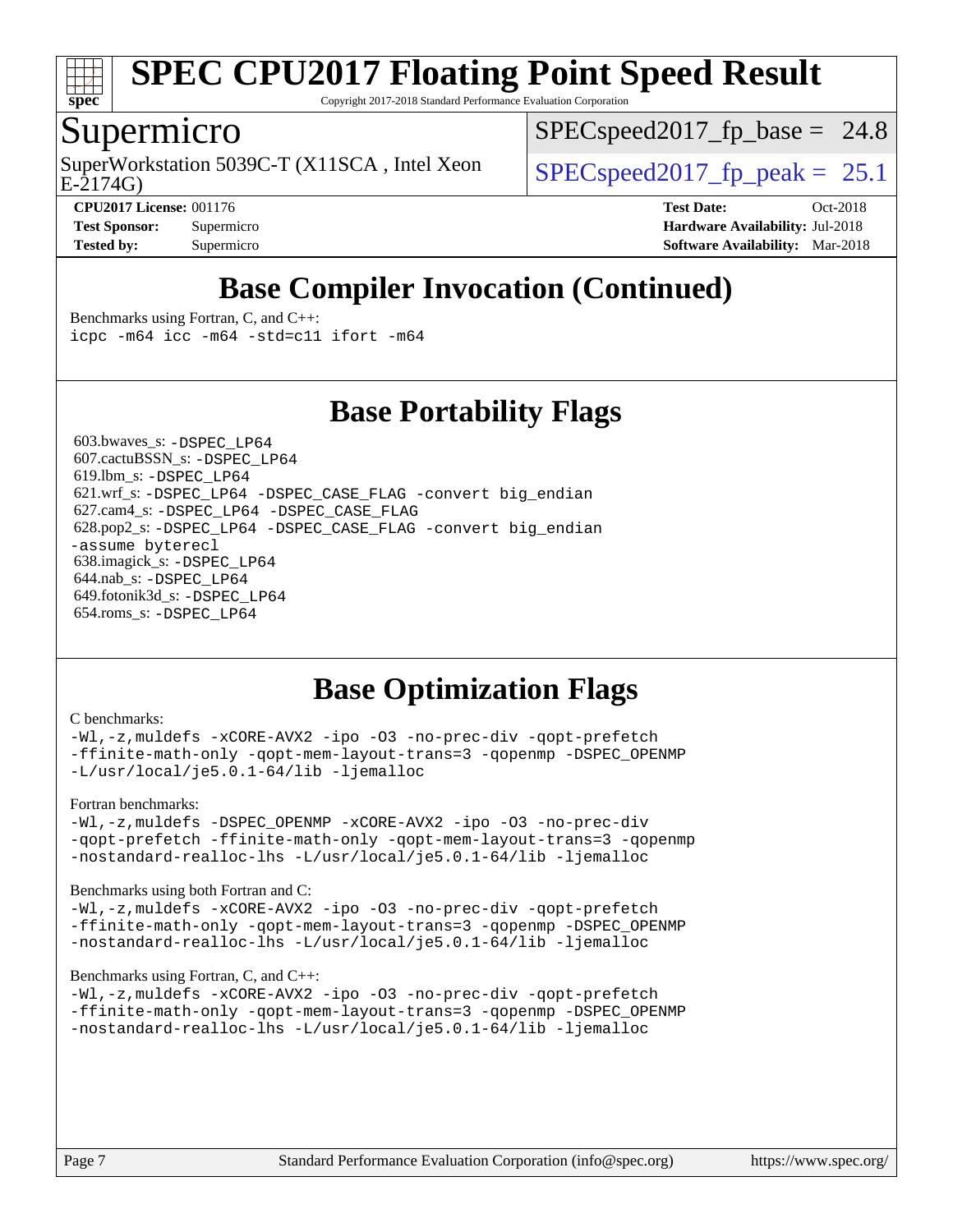

Copyright 2017-2018 Standard Performance Evaluation Corporation

#### Supermicro

SuperWorkstation 5039C-T (X11SCA, Intel Xeon<br>E-2174G)

 $SPECspeed2017<sub>fp</sub> base = 24.8$ 

**[Tested by:](http://www.spec.org/auto/cpu2017/Docs/result-fields.html#Testedby)** Supermicro **[Software Availability:](http://www.spec.org/auto/cpu2017/Docs/result-fields.html#SoftwareAvailability)** Mar-2018

 $SPECspeed2017_fp\_peak = 25.1$ 

**[CPU2017 License:](http://www.spec.org/auto/cpu2017/Docs/result-fields.html#CPU2017License)** 001176 **[Test Date:](http://www.spec.org/auto/cpu2017/Docs/result-fields.html#TestDate)** Oct-2018 **[Test Sponsor:](http://www.spec.org/auto/cpu2017/Docs/result-fields.html#TestSponsor)** Supermicro **[Hardware Availability:](http://www.spec.org/auto/cpu2017/Docs/result-fields.html#HardwareAvailability)** Jul-2018

### **[Peak Compiler Invocation](http://www.spec.org/auto/cpu2017/Docs/result-fields.html#PeakCompilerInvocation)**

[C benchmarks](http://www.spec.org/auto/cpu2017/Docs/result-fields.html#Cbenchmarks): [icc -m64 -std=c11](http://www.spec.org/cpu2017/results/res2018q4/cpu2017-20181029-09434.flags.html#user_CCpeak_intel_icc_64bit_c11_33ee0cdaae7deeeab2a9725423ba97205ce30f63b9926c2519791662299b76a0318f32ddfffdc46587804de3178b4f9328c46fa7c2b0cd779d7a61945c91cd35)

[Fortran benchmarks](http://www.spec.org/auto/cpu2017/Docs/result-fields.html#Fortranbenchmarks): [ifort -m64](http://www.spec.org/cpu2017/results/res2018q4/cpu2017-20181029-09434.flags.html#user_FCpeak_intel_ifort_64bit_24f2bb282fbaeffd6157abe4f878425411749daecae9a33200eee2bee2fe76f3b89351d69a8130dd5949958ce389cf37ff59a95e7a40d588e8d3a57e0c3fd751)

[Benchmarks using both Fortran and C](http://www.spec.org/auto/cpu2017/Docs/result-fields.html#BenchmarksusingbothFortranandC): [ifort -m64](http://www.spec.org/cpu2017/results/res2018q4/cpu2017-20181029-09434.flags.html#user_CC_FCpeak_intel_ifort_64bit_24f2bb282fbaeffd6157abe4f878425411749daecae9a33200eee2bee2fe76f3b89351d69a8130dd5949958ce389cf37ff59a95e7a40d588e8d3a57e0c3fd751) [icc -m64 -std=c11](http://www.spec.org/cpu2017/results/res2018q4/cpu2017-20181029-09434.flags.html#user_CC_FCpeak_intel_icc_64bit_c11_33ee0cdaae7deeeab2a9725423ba97205ce30f63b9926c2519791662299b76a0318f32ddfffdc46587804de3178b4f9328c46fa7c2b0cd779d7a61945c91cd35)

[Benchmarks using Fortran, C, and C++:](http://www.spec.org/auto/cpu2017/Docs/result-fields.html#BenchmarksusingFortranCandCXX) [icpc -m64](http://www.spec.org/cpu2017/results/res2018q4/cpu2017-20181029-09434.flags.html#user_CC_CXX_FCpeak_intel_icpc_64bit_4ecb2543ae3f1412ef961e0650ca070fec7b7afdcd6ed48761b84423119d1bf6bdf5cad15b44d48e7256388bc77273b966e5eb805aefd121eb22e9299b2ec9d9) [icc -m64 -std=c11](http://www.spec.org/cpu2017/results/res2018q4/cpu2017-20181029-09434.flags.html#user_CC_CXX_FCpeak_intel_icc_64bit_c11_33ee0cdaae7deeeab2a9725423ba97205ce30f63b9926c2519791662299b76a0318f32ddfffdc46587804de3178b4f9328c46fa7c2b0cd779d7a61945c91cd35) [ifort -m64](http://www.spec.org/cpu2017/results/res2018q4/cpu2017-20181029-09434.flags.html#user_CC_CXX_FCpeak_intel_ifort_64bit_24f2bb282fbaeffd6157abe4f878425411749daecae9a33200eee2bee2fe76f3b89351d69a8130dd5949958ce389cf37ff59a95e7a40d588e8d3a57e0c3fd751)

#### **[Peak Portability Flags](http://www.spec.org/auto/cpu2017/Docs/result-fields.html#PeakPortabilityFlags)**

Same as Base Portability Flags

### **[Peak Optimization Flags](http://www.spec.org/auto/cpu2017/Docs/result-fields.html#PeakOptimizationFlags)**

[C benchmarks](http://www.spec.org/auto/cpu2017/Docs/result-fields.html#Cbenchmarks):

 $619.$ lbm\_s: basepeak = yes

638.imagick\_s: basepeak = yes

 $644.nab$ <sub>S</sub>: basepeak = yes

[Fortran benchmarks](http://www.spec.org/auto/cpu2017/Docs/result-fields.html#Fortranbenchmarks):

603.bwaves\_s: basepeak = yes

 649.fotonik3d\_s: [-prof-gen](http://www.spec.org/cpu2017/results/res2018q4/cpu2017-20181029-09434.flags.html#user_peakPASS1_FFLAGSPASS1_LDFLAGS649_fotonik3d_s_prof_gen_5aa4926d6013ddb2a31985c654b3eb18169fc0c6952a63635c234f711e6e63dd76e94ad52365559451ec499a2cdb89e4dc58ba4c67ef54ca681ffbe1461d6b36)(pass 1) [-prof-use](http://www.spec.org/cpu2017/results/res2018q4/cpu2017-20181029-09434.flags.html#user_peakPASS2_FFLAGSPASS2_LDFLAGS649_fotonik3d_s_prof_use_1a21ceae95f36a2b53c25747139a6c16ca95bd9def2a207b4f0849963b97e94f5260e30a0c64f4bb623698870e679ca08317ef8150905d41bd88c6f78df73f19)(pass 2) [-DSPEC\\_SUPPRESS\\_OPENMP](http://www.spec.org/cpu2017/results/res2018q4/cpu2017-20181029-09434.flags.html#suite_peakPASS1_FOPTIMIZE649_fotonik3d_s_DSPEC_SUPPRESS_OPENMP) [-DSPEC\\_OPENMP](http://www.spec.org/cpu2017/results/res2018q4/cpu2017-20181029-09434.flags.html#suite_peakPASS2_FOPTIMIZE649_fotonik3d_s_DSPEC_OPENMP) [-O2](http://www.spec.org/cpu2017/results/res2018q4/cpu2017-20181029-09434.flags.html#user_peakPASS1_FOPTIMIZE649_fotonik3d_s_f-O2) [-xCORE-AVX2](http://www.spec.org/cpu2017/results/res2018q4/cpu2017-20181029-09434.flags.html#user_peakPASS2_FOPTIMIZE649_fotonik3d_s_f-xCORE-AVX2) [-qopt-prefetch](http://www.spec.org/cpu2017/results/res2018q4/cpu2017-20181029-09434.flags.html#user_peakPASS1_FOPTIMIZEPASS2_FOPTIMIZE649_fotonik3d_s_f-qopt-prefetch) [-ipo](http://www.spec.org/cpu2017/results/res2018q4/cpu2017-20181029-09434.flags.html#user_peakPASS2_FOPTIMIZE649_fotonik3d_s_f-ipo) [-O3](http://www.spec.org/cpu2017/results/res2018q4/cpu2017-20181029-09434.flags.html#user_peakPASS2_FOPTIMIZE649_fotonik3d_s_f-O3) [-ffinite-math-only](http://www.spec.org/cpu2017/results/res2018q4/cpu2017-20181029-09434.flags.html#user_peakPASS1_FOPTIMIZEPASS2_FOPTIMIZE649_fotonik3d_s_f_finite_math_only_cb91587bd2077682c4b38af759c288ed7c732db004271a9512da14a4f8007909a5f1427ecbf1a0fb78ff2a814402c6114ac565ca162485bbcae155b5e4258871) [-no-prec-div](http://www.spec.org/cpu2017/results/res2018q4/cpu2017-20181029-09434.flags.html#user_peakPASS2_FOPTIMIZE649_fotonik3d_s_f-no-prec-div) [-qopt-mem-layout-trans=3](http://www.spec.org/cpu2017/results/res2018q4/cpu2017-20181029-09434.flags.html#user_peakPASS1_FOPTIMIZEPASS2_FOPTIMIZE649_fotonik3d_s_f-qopt-mem-layout-trans_de80db37974c74b1f0e20d883f0b675c88c3b01e9d123adea9b28688d64333345fb62bc4a798493513fdb68f60282f9a726aa07f478b2f7113531aecce732043) [-qopenmp](http://www.spec.org/cpu2017/results/res2018q4/cpu2017-20181029-09434.flags.html#user_peakPASS2_FOPTIMIZE649_fotonik3d_s_qopenmp_16be0c44f24f464004c6784a7acb94aca937f053568ce72f94b139a11c7c168634a55f6653758ddd83bcf7b8463e8028bb0b48b77bcddc6b78d5d95bb1df2967) [-nostandard-realloc-lhs](http://www.spec.org/cpu2017/results/res2018q4/cpu2017-20181029-09434.flags.html#user_peakEXTRA_FOPTIMIZE649_fotonik3d_s_f_2003_std_realloc_82b4557e90729c0f113870c07e44d33d6f5a304b4f63d4c15d2d0f1fab99f5daaed73bdb9275d9ae411527f28b936061aa8b9c8f2d63842963b95c9dd6426b8a)

 654.roms\_s: [-DSPEC\\_OPENMP](http://www.spec.org/cpu2017/results/res2018q4/cpu2017-20181029-09434.flags.html#suite_peakFOPTIMIZE654_roms_s_DSPEC_OPENMP) [-xCORE-AVX2](http://www.spec.org/cpu2017/results/res2018q4/cpu2017-20181029-09434.flags.html#user_peakFOPTIMIZE654_roms_s_f-xCORE-AVX2) [-ipo](http://www.spec.org/cpu2017/results/res2018q4/cpu2017-20181029-09434.flags.html#user_peakFOPTIMIZE654_roms_s_f-ipo) [-O3](http://www.spec.org/cpu2017/results/res2018q4/cpu2017-20181029-09434.flags.html#user_peakFOPTIMIZE654_roms_s_f-O3) [-no-prec-div](http://www.spec.org/cpu2017/results/res2018q4/cpu2017-20181029-09434.flags.html#user_peakFOPTIMIZE654_roms_s_f-no-prec-div) [-qopt-prefetch](http://www.spec.org/cpu2017/results/res2018q4/cpu2017-20181029-09434.flags.html#user_peakFOPTIMIZE654_roms_s_f-qopt-prefetch) [-ffinite-math-only](http://www.spec.org/cpu2017/results/res2018q4/cpu2017-20181029-09434.flags.html#user_peakFOPTIMIZE654_roms_s_f_finite_math_only_cb91587bd2077682c4b38af759c288ed7c732db004271a9512da14a4f8007909a5f1427ecbf1a0fb78ff2a814402c6114ac565ca162485bbcae155b5e4258871) [-qopt-mem-layout-trans=3](http://www.spec.org/cpu2017/results/res2018q4/cpu2017-20181029-09434.flags.html#user_peakFOPTIMIZE654_roms_s_f-qopt-mem-layout-trans_de80db37974c74b1f0e20d883f0b675c88c3b01e9d123adea9b28688d64333345fb62bc4a798493513fdb68f60282f9a726aa07f478b2f7113531aecce732043) [-qopenmp](http://www.spec.org/cpu2017/results/res2018q4/cpu2017-20181029-09434.flags.html#user_peakFOPTIMIZE654_roms_s_qopenmp_16be0c44f24f464004c6784a7acb94aca937f053568ce72f94b139a11c7c168634a55f6653758ddd83bcf7b8463e8028bb0b48b77bcddc6b78d5d95bb1df2967) [-nostandard-realloc-lhs](http://www.spec.org/cpu2017/results/res2018q4/cpu2017-20181029-09434.flags.html#user_peakEXTRA_FOPTIMIZE654_roms_s_f_2003_std_realloc_82b4557e90729c0f113870c07e44d33d6f5a304b4f63d4c15d2d0f1fab99f5daaed73bdb9275d9ae411527f28b936061aa8b9c8f2d63842963b95c9dd6426b8a)

[Benchmarks using both Fortran and C](http://www.spec.org/auto/cpu2017/Docs/result-fields.html#BenchmarksusingbothFortranandC):

**(Continued on next page)**